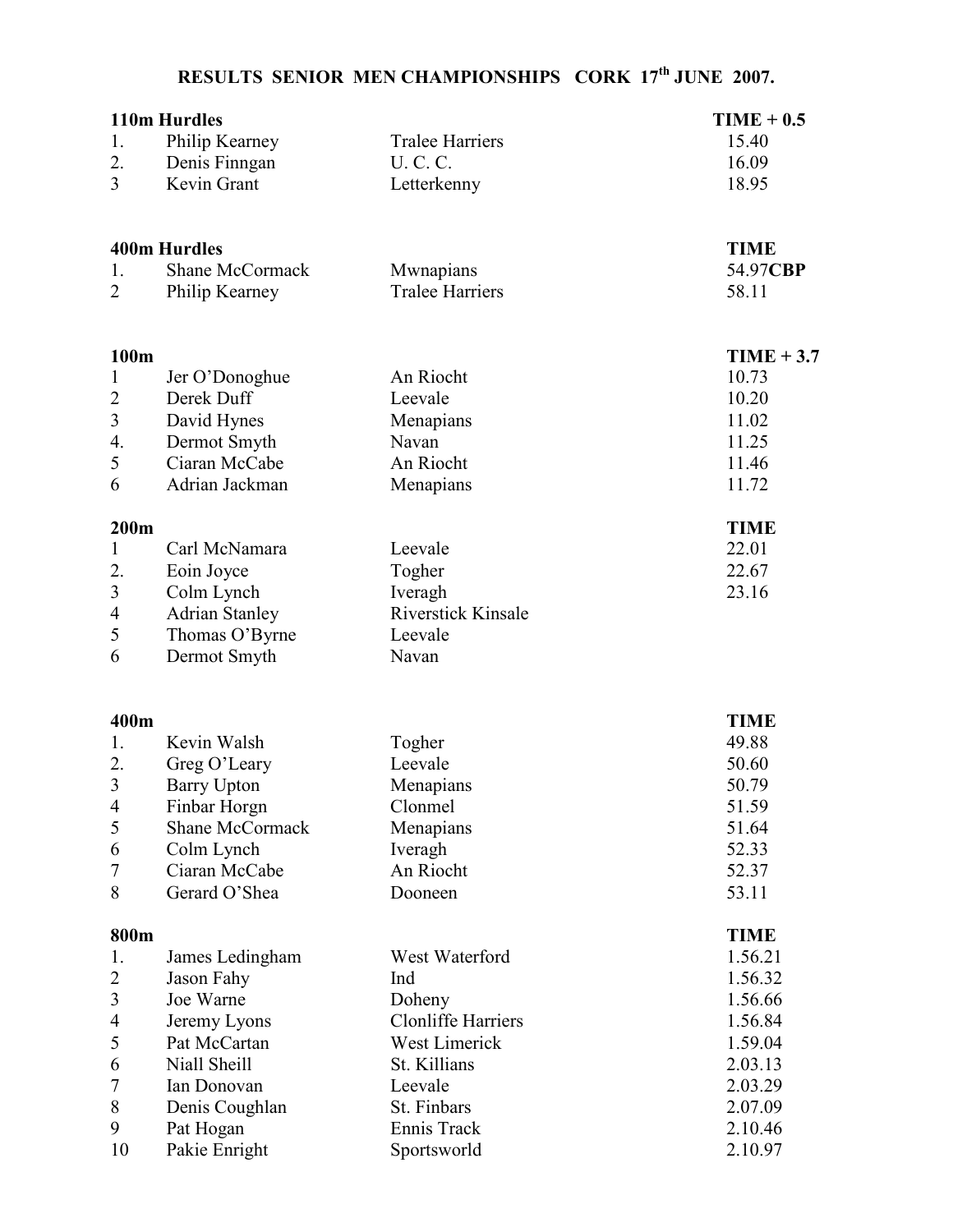| 1500m             |                           |                   | <b>TIME</b>     |
|-------------------|---------------------------|-------------------|-----------------|
| 1.                | Jason Fahy                | Ind.              | 3.54.36         |
| 2.                | Joe Warne                 | Doheny            | 3.54.78         |
| 3.                | Cathal Dennehy            | Emerald           | 3.58.25         |
| 4.                | Fergus Meade              | East Cork         | 4.00.49         |
| 5                 | Gavin Downey              | Ferrybank         | 4.03.13         |
| 6                 | James McCarthy            | East Cork         | 4.03.32         |
| $\overline{7}$    | Cian Murphy               | Iveragh           | 4.03.44         |
| 8                 | Eoin O'Sullivan           | Togher            | 4.04.45         |
| 9                 | Dzintars Klava            | West Waterford    | 4.07.35         |
| 10                | Dermot Kearns             | West Limerick     | 4.12.96         |
| 11                | Ronan Duggan              | Bandon            | 4.19.26         |
| 12                | Peter Fennell             | Togher            | 4.21.35         |
| 13                | Joe O'Connor              | An Riocht         | 4.22.52         |
| 14                | Shane Coffey              | Togher            | 4.28.34         |
| 5000m             |                           |                   | <b>TIME</b>     |
| $\mathbf{1}$      | Rory Chesser              | Ennis Track       | 15.10.59        |
| $\overline{c}$    | Sean McGrath              | <b>East Cork</b>  | 15.34.19        |
| 3                 | Ger Guina                 | West Limerick     | 16.19.02        |
| 4                 | <b>Brian Murphy</b>       | Marian            | 16.33.92        |
| 5                 | James Grufferty           | Leevale           | 16.47.34        |
| 6                 | Denis McCarthy            | East Cork         | 17.02.99        |
| 7                 | Declan Murphy             | St. Finbars       | 17.37.12        |
|                   | <b>3K Steeple Chase</b>   |                   | <b>TIME</b>     |
| 1                 | Joe O'Connor              | An Riocht         | 10.21.1         |
| $\overline{2}$    | Ciaran Ryan               | Emerald           | 10.59.1         |
| <b>Pole Vault</b> |                           |                   | <b>HEIGHT</b>   |
|                   | Guest Kevin Grant         | Letterkenny       | 3.50            |
| 1                 | James Flanagan            | Youghal           | 3.30            |
| $\overline{2}$    | Ray Kelly                 | Youghal           | 3.20            |
| <b>High Jump</b>  |                           |                   | <b>HEIGHT</b>   |
| 1                 | <b>Brendan Dennehy</b>    | <b>Rising Sun</b> | 1.80            |
| 2                 | Michael Healy             | Youghal           | 1.75            |
|                   | Guest Kevin Grant         | Letterkenny       | 1.75            |
| 3                 | Denis Coughlan            | St. Finbars       | 1.50            |
|                   | <b>Triple Jump</b>        |                   | <b>DISTANCE</b> |
| 1.                | Denis Finnegan            | U. C. C.          | 14.36           |
| $\overline{2}$    | Niall Counihan            | Dooneen           | 14.15           |
| 3                 | <b>Timmy Harrington</b>   | Bandon            | 13.73           |
| 4                 | <b>Brendan Dennehy</b>    | <b>Rising Sun</b> | 11.78           |
| <b>Long Jump</b>  |                           |                   | <b>DISTANCE</b> |
| $\mathbf{1}$      | Denis Finnegan            | U. C. C.          | 6.62            |
| $\overline{c}$    | <b>Timothy Harrington</b> | Bandon            | 6.60            |
| 3                 | Nathan Jege               | Dooneen           | 6.34            |
| 4                 | <b>Brendan Dennehy</b>    | <b>Rising Sun</b> | 6.15            |
| 5                 | Darren O'Donovan          | Leevale           | 5.05            |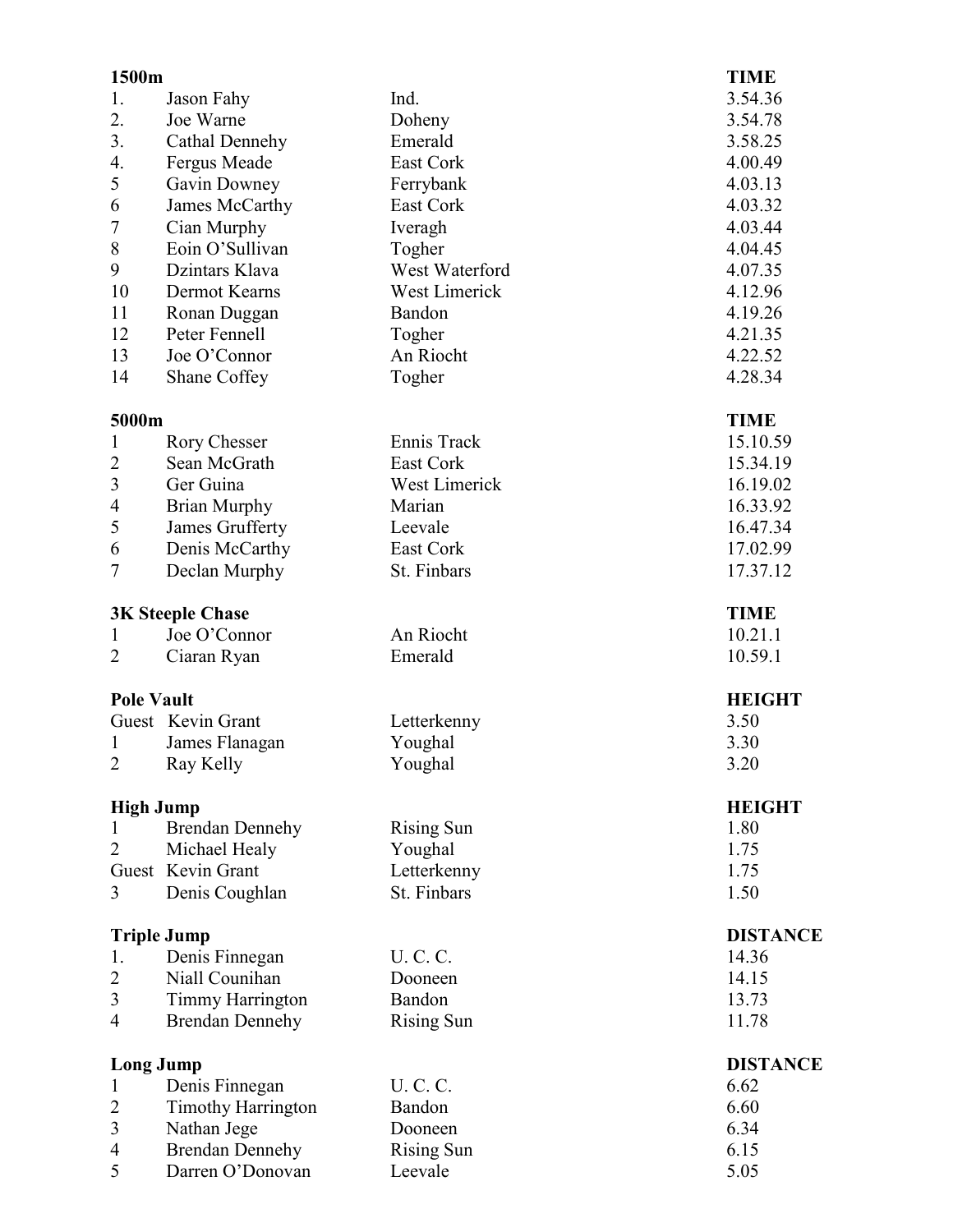| <b>Javelin</b>   |                            |                        |                         | <b>DISTANCE</b> |
|------------------|----------------------------|------------------------|-------------------------|-----------------|
| 1.               | <b>Philip Burns</b>        | Belgooly               |                         | 46.85           |
| $\overline{2}$   | Pat Moore                  | Leevale                |                         | 45.13           |
| 3                | <b>Christopher Crowley</b> | Belgooly               |                         | 44.71           |
| $\overline{4}$   | Morgan Hamm                | West Waterford         |                         | 40.89           |
| 5                | <b>Barry Healy</b>         | Youghal                |                         | 34.91           |
| 6                | Kevin Grant                | Letterkenny            |                         | 34.60           |
|                  |                            |                        |                         |                 |
| <b>Discus</b>    |                            |                        |                         | <b>DISTANCE</b> |
| 1                | Eoin Leane                 | <b>Tralee Hrs</b>      |                         | 48.82           |
| $\overline{2}$   | Pawel Hazler               | Leevale                |                         | 44.91           |
| $\mathfrak{Z}$   | Alan O'Connor              | <b>Tralee Hrs</b>      |                         | 34.02           |
| 4                | Leo Sharkey                | <b>Tralee Hrs</b>      |                         | 33.88           |
| 5                | <b>Barry Healy</b>         | Youghal                |                         | 28.54           |
|                  |                            |                        |                         |                 |
| <b>Shot Putt</b> |                            | <b>Tralee Hrs</b>      |                         | <b>DISTANCE</b> |
| $\mathbf{1}$     | Patsy O'Connor             |                        |                         | 12.90           |
| $\overline{c}$   | James Nagle                | Farranfore MV          |                         | 12.45           |
| $\overline{3}$   | Leo Sharkey                | <b>Tralee Hrs</b>      |                         | 11.14           |
| 4                | Marid Drita                | Waterford              |                         | 11.05           |
| 5                | Joe Nagle                  | Leevale                |                         | 10.42           |
| <b>Hammer</b>    |                            |                        |                         | <b>DISTANCE</b> |
| 1.               | Mark Hanily                | Fr. Murphys            |                         | 53.99 CBP       |
| $\overline{2}$   | Roman Wysolki              | Leevale                | 1 <sup>st</sup> Munster | 50.59           |
| $\overline{3}$   | Donie Rockett              | West Waterford         | $\overline{2}$          | 50.08           |
| $\overline{4}$   | James Nagle                | Farranfore MV          | $\overline{3}$          | 47.57           |
| 5                | Pawel Hazler               | Leevale                | 4                       | 46.78           |
| 6                | Michael Murphy             | West Waterford         | 5                       | 38.05           |
| 7                | Gerard Kelly               | Ballincollig           | 6                       | 29.38           |
|                  |                            |                        |                         |                 |
|                  | <b>56lb Distance</b>       |                        |                         | <b>DISTANCE</b> |
| 1                | Sean Maher                 | <b>Broe Rangers</b>    |                         | 7.46            |
| $\overline{2}$   | Mark Hanily                | Fr. Murphys            |                         | 7.24            |
| $\mathfrak{Z}$   | Eddie Byrne                | <b>Broe Rangers</b>    |                         | 7.05            |
| 4                | Patsy O'Connor             | <b>Tralee Hrs</b>      | 1 <sup>st</sup> Munster | 6.82            |
| 5                | James Nagle                | Farranfore MV          | 2nd                     | 6.82            |
| 6                | Gerard Kelly               | Ballincollig           | 3rd                     | 6.47            |
| 7                | Michael O'Donovan          | Doheny                 | 4th                     | 6.37            |
| 8                | Joe Nagle                  | Leevale                | 5th                     | 5.41            |
| 9                | Leo Sharkey                | <b>Tralee Hrs</b>      | 6th                     | 5.39            |
|                  | 56lb Height                |                        |                         | <b>DISTANCE</b> |
| 1                | Eddie Byrne                | <b>Broe Rangers</b>    |                         | 4.10            |
| $\overline{c}$   | Sean Murphy                | <b>Broe Rangers</b>    |                         | 4.00            |
| 3                | Michael O'Donovan          | Doheny                 | 1 <sup>st</sup> Munster | 3.70            |
| $\overline{4}$   | Patsy O'Connor             | <b>Tralee Harriers</b> | $2nd$ Munster           | 3.70            |
| 5                | Mark Hanily                | Fr. Muphys             |                         | 3.60            |
| 6                | Joe Nagle                  | Leevale                | 3 <sup>rd</sup> Munster | 3.00            |
|                  |                            |                        |                         |                 |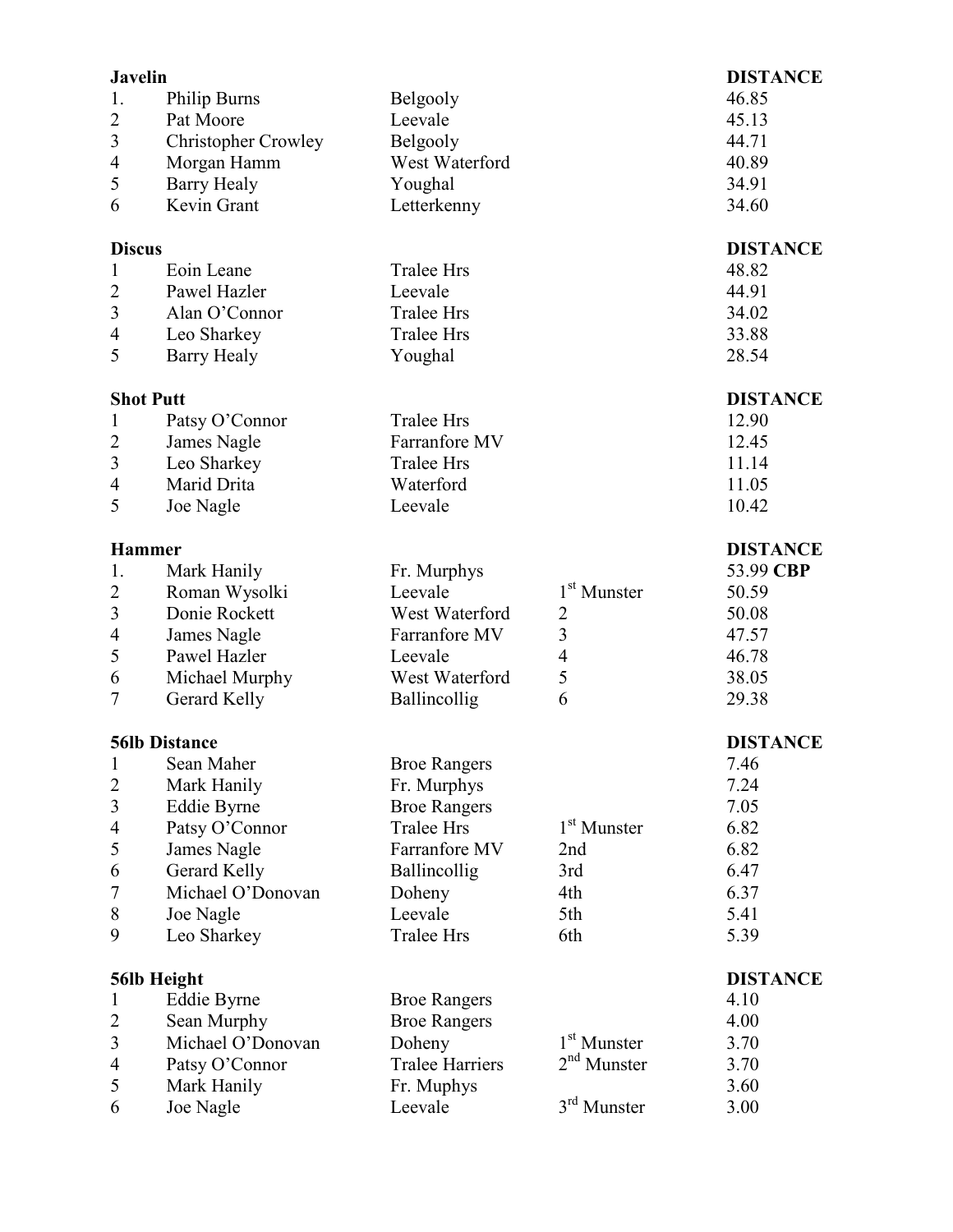## RESULTS SENIOR WOMEN CHAMPIONSHIPS CORK 17<sup>th</sup> JUNE 2007.

|                         | 100m Hurdles          |                | $TIME + 2.8$  |
|-------------------------|-----------------------|----------------|---------------|
| 1                       | Katey Byrd            | Leevale        |               |
| $\overline{2}$          | Claudette Kelly       | Belgooly       | 18.82         |
| 100m                    |                       |                | $TIME + 1.4$  |
| 1                       | Ailish McSweeney      | Leevale        | 12.15         |
| $\overline{c}$          | <b>Haley Murphy</b>   | Ferrybank      | 12.68         |
| $\overline{\mathbf{3}}$ | Zita Murphy           |                | 12.70         |
| 4                       | Dawn Kelly            | Belgooly       | 12.93         |
| 5                       | Mairead Murphy        | Ferrybank      |               |
|                         |                       |                |               |
| 200m                    |                       |                | <b>TIME</b>   |
| 1                       | Clare McSweeney       | Leevale        | 26.01         |
| $\overline{c}$          | <b>Haley Murphy</b>   | Ferrybank      | 26.27         |
| $\mathfrak{Z}$          | Dawn Kelly            | Belgooly       | 26.31         |
| $\overline{4}$          | <b>Brenda Doherty</b> | Ferrybank      | 27.00         |
| 5                       | Emer O'Connell        | <b>BIAC</b>    | 27.07         |
| 400m                    |                       |                | <b>TIME</b>   |
| $\mathbf{1}$            | Laura Crowe           | An Riocht      | 58.41         |
| $\overline{c}$          | Niamh Cremin          | Leevale        | 58.53         |
| $\overline{\mathbf{3}}$ | Emer O'Connell        | <b>BIAC</b>    | 58.82         |
| 4                       | Dawn Kelly            | Belgooly       | 59.56         |
| 5                       | Alanna Quinn          | Leevale        | 62.21         |
| 6                       | Angela Hogan          | Borrisokane    | 63.77         |
| 800m                    |                       |                | <b>TIME</b>   |
| 1                       | Kelly Rodmell         | Over Seas      | 2.29.43       |
| $\overline{2}$          | <b>Sharon McGarry</b> | St. Finbars    | 2.32.27       |
|                         |                       |                |               |
| 1500m                   |                       |                | <b>TIME</b>   |
| 1                       | Siobhan O'Doherty     | Borrisokane    | 4.45.18       |
| $\overline{c}$          | Jennifer Goggin       | U. C. C.       | 5.03.52       |
| 3                       | <b>Sinead Crotty</b>  | West Waterford | 5.05.11       |
| $\overline{4}$          | Grainne Quinn         | Ferrybank      | 5.14.54       |
| 5000m                   |                       |                | <b>TIME</b>   |
| $\mathbf{1}$            | Siobhan O'Doherty     | Borrisokane    | 17.36.16      |
| $\overline{2}$          | Patricia Barry        | Ferrybank      | 18.02.50      |
| 3                       | Niamh Roe             | Eagle          | 19.43.84      |
|                         |                       |                |               |
| <b>Pole Vault</b>       |                       |                | <b>HEIGHT</b> |
| 1                       | Edel O'Meara          | Borrisokane    | 2.80          |
| 2                       | Sarah Ryan            | Youghal        | 2.80          |
| <b>High Jump</b>        |                       |                | <b>HEIGHT</b> |
| 1.                      | Amanda Nevin          | Borrisokane    | 1.50          |
| $\overline{2}$          | Liz McCarthy Coomey   | Bandon         | 1.40          |
| 3                       | Lisa Kelly            | Borrisokane    | 1.35          |
| $\overline{4}$          | R. McEvoy             | Belgooly       | 1.30          |